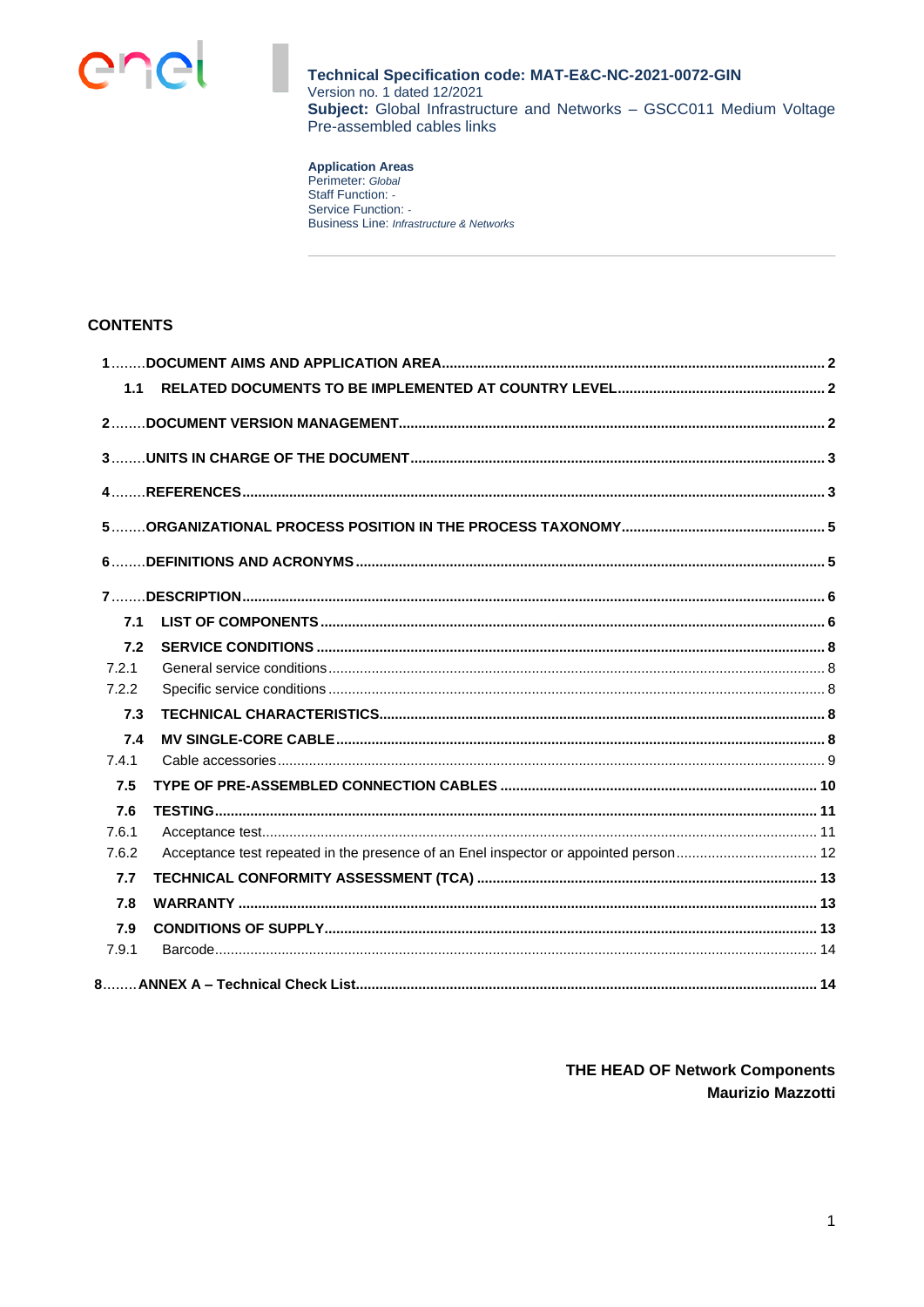

**Application Areas** Perimeter: *Global* Staff Function: *-* Service Function: *-* Business Line: *Infrastructure & Networks*

## <span id="page-1-0"></span>**1 DOCUMENT AIMS AND APPLICATION AREA**

The aim of this document is to provide technical requirements for the supply of 12/20(24) and 18/30(36) preassembled cable connections to be used in the secondary substations to connect the distribution transformers with Medium Voltage (MV) equipment such as Switchgears.

These Global Standard applies to the Distribution Companies of Enel Group listed below:

| Country       | <b>Distribution Company</b>                                 |
|---------------|-------------------------------------------------------------|
| Argentina     | Edesur                                                      |
|               | Enel Distribuição Rio                                       |
| <b>Brazil</b> | Enel Distribuição Ceará                                     |
|               | Enel Distribuição Goiás Enel<br>Enel Distribuição São Paulo |
| Chile         | Enel Distribución Chile                                     |
| Colombia      | Enel Codensa                                                |
| Iberia        | e-distribución                                              |
| Italy         | e-distribuzione                                             |
| Peru          | Enel Distribución Perú                                      |
|               | Enel Distributie Banat                                      |
| Romania       | Enel Distributie Dobrogea                                   |
|               | Enel Distributie Muntenia                                   |

### **Table 1 – Distribution Companies**

### <span id="page-1-1"></span>**1.1 RELATED DOCUMENTS TO BE IMPLEMENTED AT COUNTRY LEVEL**

This document applies to both Enel Global Infrastructure and Networks Srl Company and to Infrastructure and Networks Business Line perimeter when each Company does not have to issue further documents.

### <span id="page-1-2"></span>**2 DOCUMENT VERSION MANAGEMENT**

| Version | <b>Date</b> | <b>Main changes description</b> |
|---------|-------------|---------------------------------|
|         | 07/11/2017  | First issuing only for Italy.   |
| 01      | 12/2021     | Extension to other Countries    |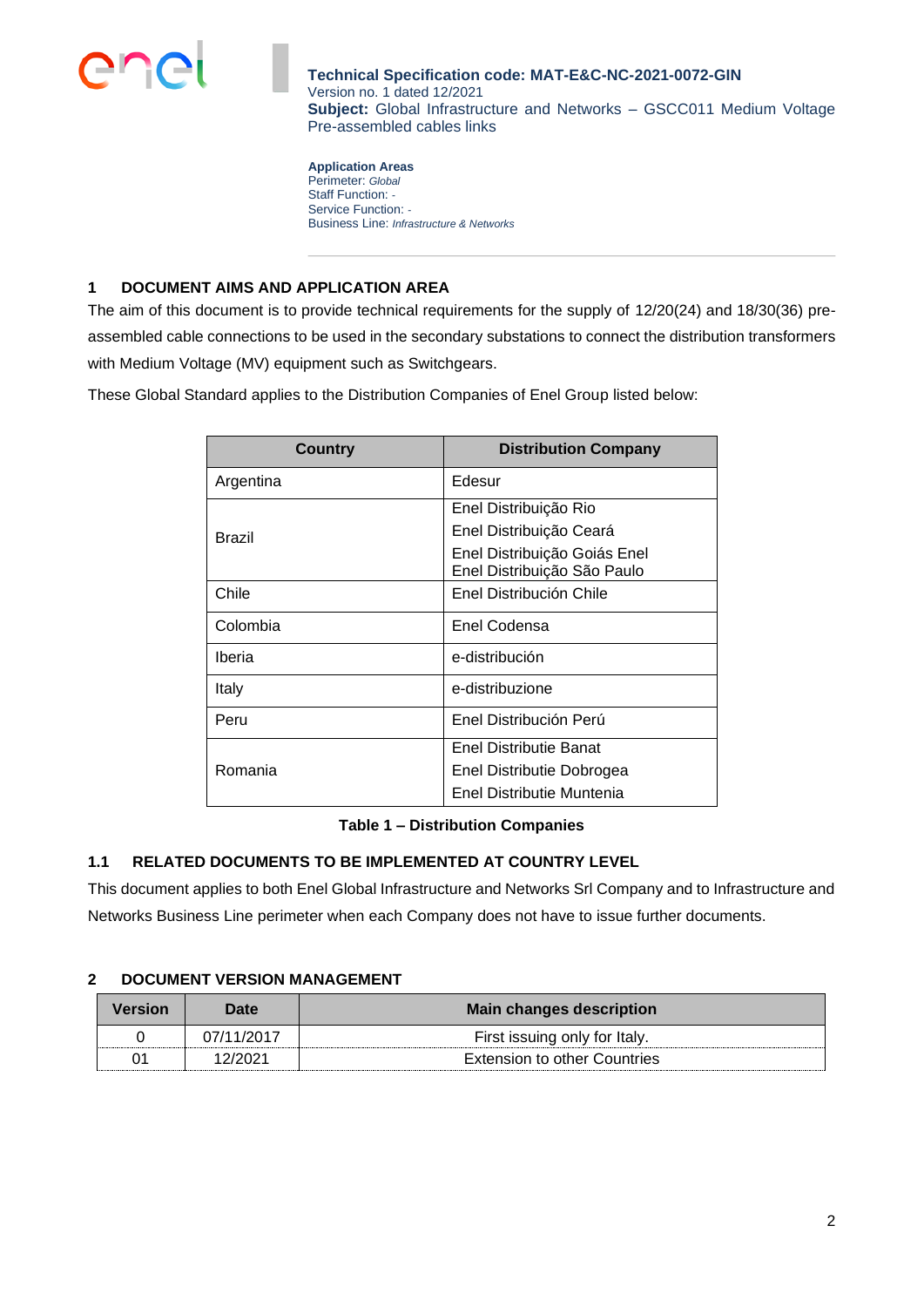

**Application Areas** Perimeter: *Global* Staff Function: *-* Service Function: *-* Business Line: *Infrastructure & Networks*

# <span id="page-2-0"></span>**3 UNITS IN CHARGE OF THE DOCUMENT**

Responsible for drawing up the document:

• Global Infrastructure and Networks: Engineering and Construction / Network Components unit

Responsible for authorizing the document:

- Global Infrastructure and Networks: Head Network Components unit
- Global Infrastructure and Networks: Head of Quality unit.

## <span id="page-2-1"></span>**4 REFERENCES**

- Code of Ethics of Enel Group;
- The Enel Group Zero Tolerance of Corruption (ZTC) Plan;
- Organization and management model as per Legislative Decree No. 231/2001;
- Stop Work Policy;
- Enel Human Right Policy;
- Enel Global Compliance Program (EGCP);
- Integrated Policy of Quality, Health and Safety, Environment and anti-Bribery;
- ISO 9001:2015 Quality Management System Requirements;
- ISO 14001:2015 Environmental Management System Requirements and user guide;
- ISO 45001:2018 Occupational Health and Safety Management System Requirements and user guide;
- ISO 50001:2018 Energy management systems Requirements with guidance for use;
- ISO 37001:2016 Anti-bribery Management System Requirements with guidance for use.
- ISO/IEC 17000 Conformity assessment Vocabulary and general principles
- ISO/IEC 17020 General criteria for the operation of various types of bodies performing inspection
- ISO/IEC 17025 General requirements for the competence of testing and calibration laboratories
- ISO/IEC 17050-1 Conformity assessment Supplier's declaration of conformity Part 1: General requirements (ISO/IEC 17050-1:2004, corrected version 2007-06-15)
- ISO/IEC 17050-2 Conformity assessment Supplier's declaration of conformity Part 2: Supporting documentation (ISO/IEC 17050-2:2004)
- ISO/IEC 17065 Conformity assessment Requirements for bodies certifying products, processes and services
- UNI ISO 2859-1 Ed5-2007

### **GLOBAL STANDARDS**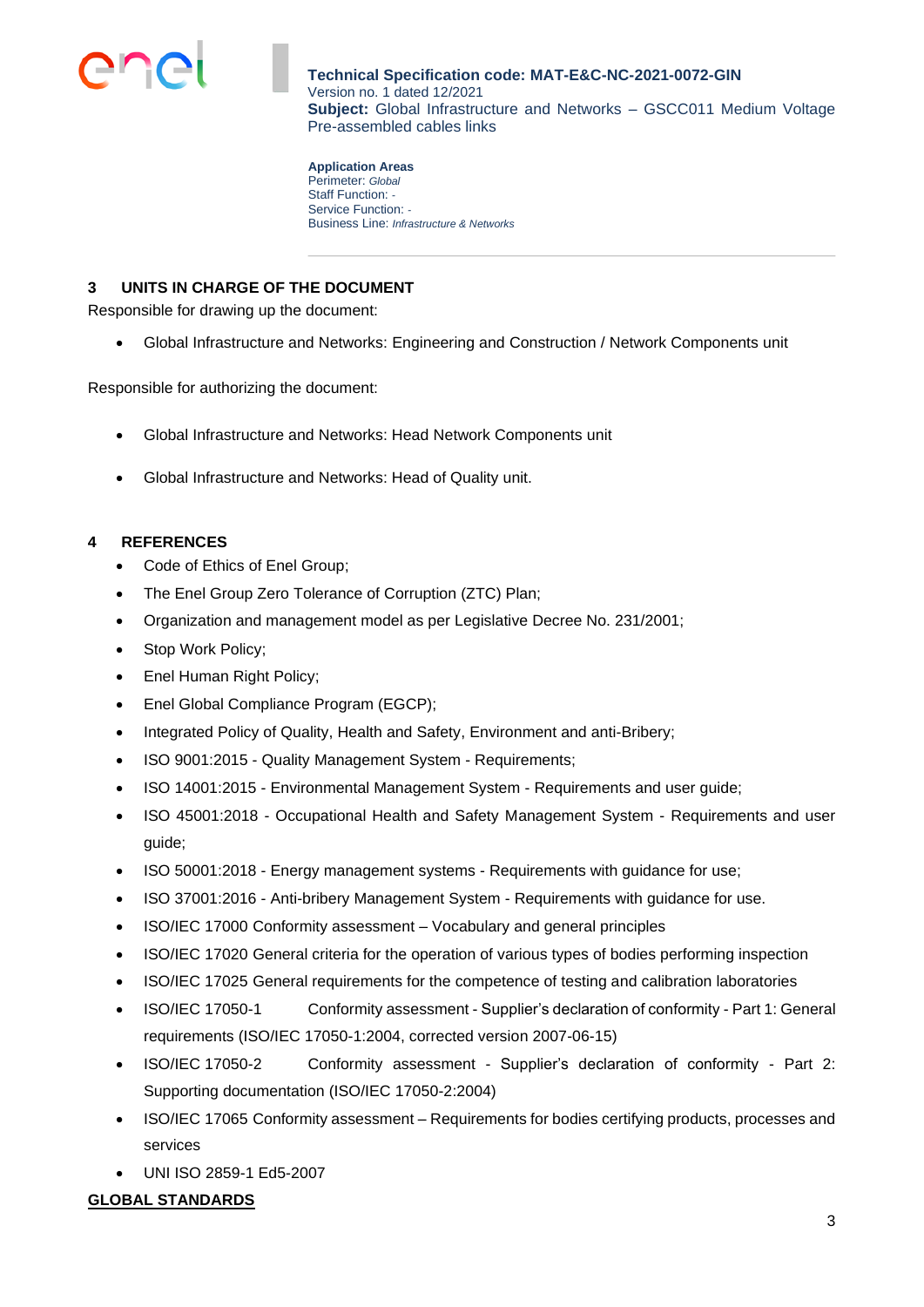

**Application Areas** Perimeter: *Global* Staff Function: *-* Service Function: *-* Business Line: *Infrastructure & Networks*

- GSCC006 "Separable Connectors for MV Cables", rev. 04.
- GSCC005 "Cold Shrink Terminations for MV Cables", rev.04.

# **LOCAL STANDARDS AND LAWS**

- GUI 101 "Caratteristiche generali e prescrizioni di impiego del pallet in legno da utilizzare per l'imballo di trasporto";
- DECRETO N° 109, Reglamento de seguridad de las instalaciones eléctricas destinadas a la producción, transporte, prestación de servicios complementarios, sistemas de almacenamiento y distribución de energía eléctrica.
- DECRETO N°8, Reglamento de seguridad de las instalaciones de consumo de energía eléctrica.
- R.D. 614/2001, de 8 de junio, sobre disposiciones mínimas para la protección de la salud y seguridad de los trabajadores frente al riesgo eléctrico.
- R.D. 337/2014, de 9 de mayo, por el que se aprueban el Reglamento sobre condiciones técnicas y garantías de seguridad en instalaciones eléctricas de alta tensión y sus Instrucciones Técnicas Complementarias ITC-RAT 01 a 23.
- R. D, 223/2008 de 15 de febrero, por el que aprueba el Reglamento sobre condiciones técnicas y garantías de seguridad en líneas eléctricas de alta tensión y sus instrucciones técnicas complementarias ITC-LAT 01 a 09 (R.L.A.T.).
- UNE-HD 620 9-E Cables eléctricos de distribución con aislamiento extruido, de tensión asignada desde 3,6/6 (7,2) kV hasta 20,8/36 (42) kV inclusive. Parte 9: Cables unipolares y unipolares reunidos con aislamiento de HEPR. Sección E: Cables con cubierta de compuesto de poliolefina (Tipos 9E-1, 9E-3 y 9E-5)

### **REPLACED LOCAL STANDARDS**

- DJ 4448 "Collegamenti in cavo unipolare MT confezionati con terminali sconnettibili"
- DJ 4447 "Collegamenti in cavo unipolare MT confezionati con terminali per interno e terminali sconnettibili"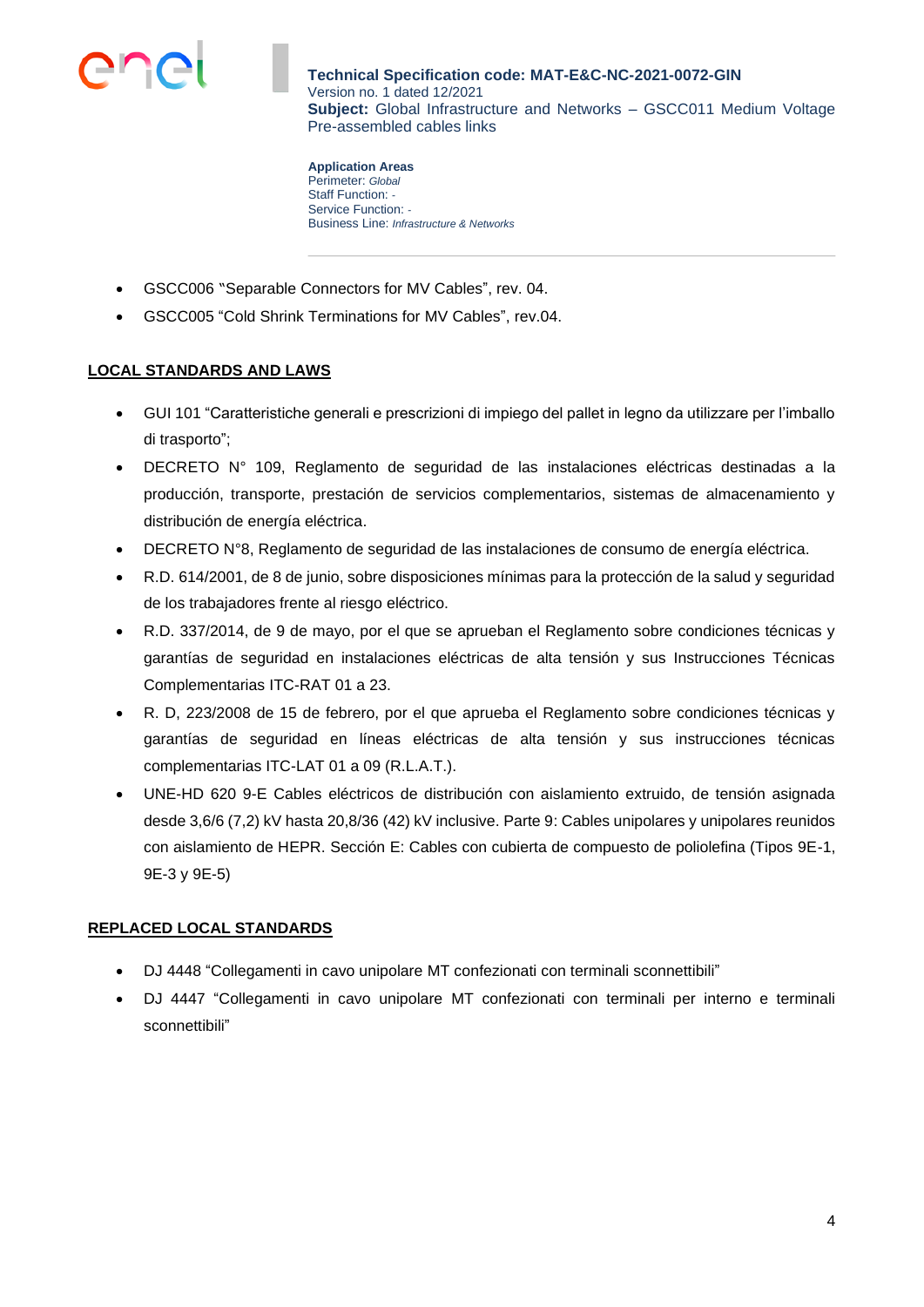

**Application Areas** Perimeter: *Global* Staff Function: *-* Service Function: *-* Business Line: *Infrastructure & Networks*

## <span id="page-4-0"></span>**5 ORGANIZATIONAL PROCESS POSITION IN THE PROCESS TAXONOMY**

- Value Chain/Process Area: Networks Management
- Macro Process: Materials management
- Process: Network components standardization

#### <span id="page-4-1"></span>**6 DEFINITIONS AND ACRONYMS**

| <b>Acronym and Key words</b>                    | <b>Description</b>                                                                                                                                                                                                                                                                                                                                                                                                                                                                                      |  |  |
|-------------------------------------------------|---------------------------------------------------------------------------------------------------------------------------------------------------------------------------------------------------------------------------------------------------------------------------------------------------------------------------------------------------------------------------------------------------------------------------------------------------------------------------------------------------------|--|--|
| <b>Acceptable Quality Level (AQL)</b>           | The maximum percentage of malfunctions that can be detected<br>during a sample inspection and can still be considered satisfactory                                                                                                                                                                                                                                                                                                                                                                      |  |  |
|                                                 | Any set of nominal voltage levels exceeding 1 kV and below a value<br>between 30 kV and 100 kV.                                                                                                                                                                                                                                                                                                                                                                                                         |  |  |
| Medium Voltage (MV)                             | NOTE: The boundary value between medium voltage and high<br>voltage depends on local and historical circumstances or on<br>common usage. Nevertheless the band 30 kV to 100 kV normally<br>contains the accepted boundary.                                                                                                                                                                                                                                                                              |  |  |
| <b>Technical Conformity Assessment</b><br>(TCA) | A "conformity assessment" with respect to "specified requirements" <sup>1</sup><br>consists in functional, dimensional, constructional and test<br>characteristics required for a product (or a series of products) and<br>quoted in technical specifications and quality requirements issued by<br>Enel Group distribution companies. This also includes the verification<br>of conformity with respect to local applicable regulation and laws and<br>possession of relevant requested certifications |  |  |

**Table 2 - Definitions**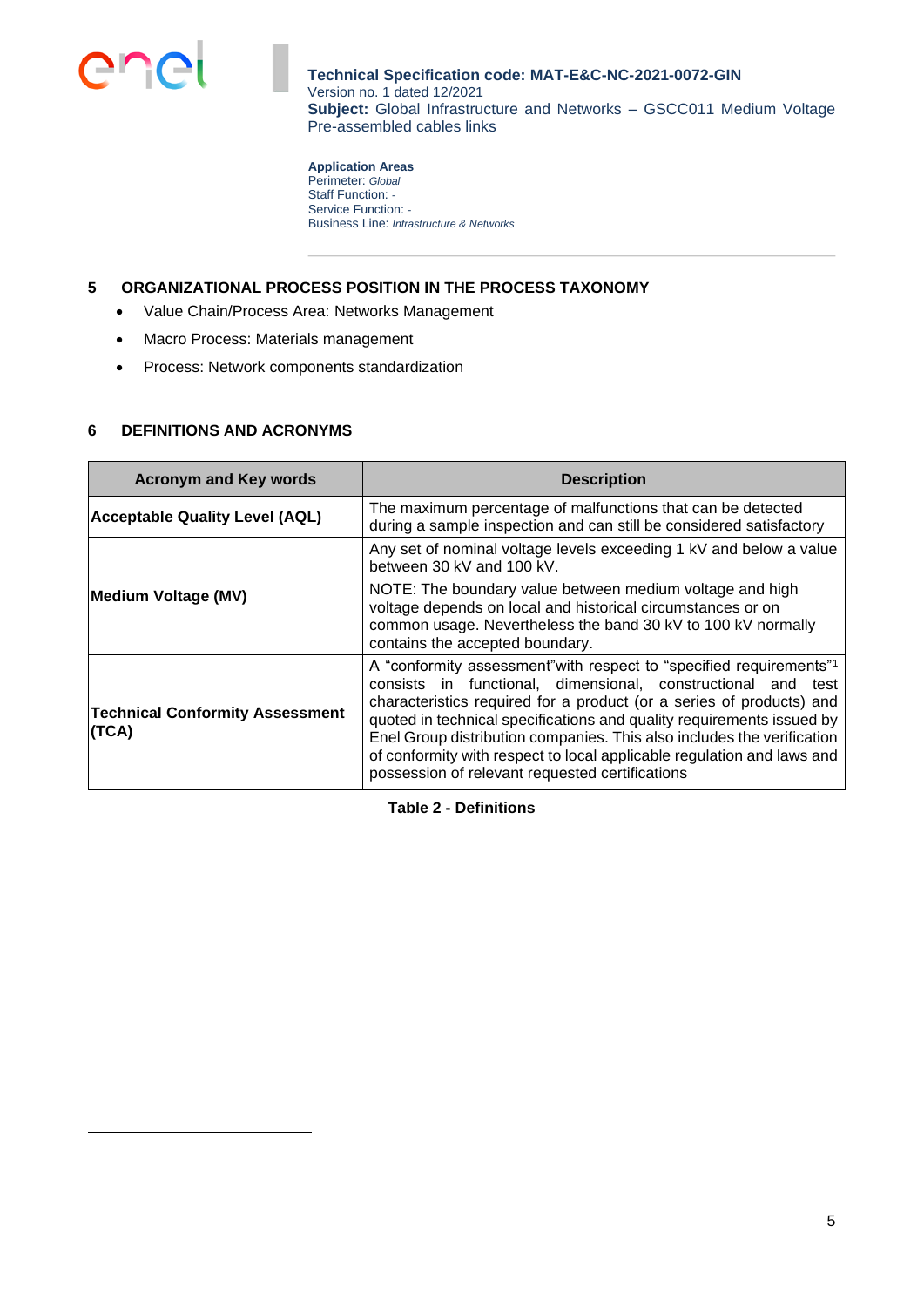**Application Areas** Perimeter: *Global* Staff Function: *-* Service Function: *-* Business Line: *Infrastructure & Networks*

## <span id="page-5-0"></span>**7 DESCRIPTION**

### <span id="page-5-1"></span>**7.1 LIST OF COMPONENTS**

| <b>Global Type</b> | <b>Cable Link</b><br><b>Rated Voltage</b><br><b>Country Code</b><br><b>Figure</b> |           |       | <b>SIDE ONE</b> | <b>SIDE TWO</b> |                                            |                    |                    |
|--------------------|-----------------------------------------------------------------------------------|-----------|-------|-----------------|-----------------|--------------------------------------------|--------------------|--------------------|
|                    | <b>Country</b>                                                                    |           |       | [kV]            | Length<br>[m]   | <b>Cross-section</b><br>[mm <sup>2</sup> ] | <b>Global Type</b> | <b>Global Type</b> |
| GSCC011/1          | IT                                                                                | 270019    | Fig.1 | 12/20(24)       | 6               | 25                                         | GSCC005/11         | GSCC005/11         |
| GSCC011/1          | <b>RO</b>                                                                         | 270047    | Fig.1 | 12/20(24)       | 6               | 25                                         | GSCC005/11         | GSCC005/11         |
| GSCC011/1          | <b>AR</b>                                                                         | 0115-0467 | Fig.1 | 12/20(24)       | 6               | 25                                         | GSCC005/11         | GSCC005/11         |
| GSCC011/2          | IT                                                                                | 270021    | Fig.1 | 12/20(24)       | 11              | 25                                         | GSCC005/11         | GSCC005/11         |
| GSCC011/2          | <b>RO</b>                                                                         | 270045    | Fig.1 | 12/20(24)       | 11              | 25                                         | GSCC005/11         | GSCC005/11         |
| GSCC011/2          | <b>AR</b>                                                                         | 0115-0466 | Fig.1 | 12/20(24)       | 11              | 25                                         | GSCC005/11         | GSCC005/11         |
| GSCC011/3          | CO                                                                                | 270291    | Fig.1 | 12/20(24)       | 11              | 35                                         | GSCC005/12         | GSCC005/12         |
| GSCC011/4          | $\mathsf{I}\mathsf{T}$                                                            | 270020    | Fig.2 | 12/20(24)       | 6               | 25                                         | GSCC006/56         | GSCC006/56         |
| GSCC011/4          | <b>RO</b>                                                                         | 270046    | Fig.2 | 12/20(24)       | 6               | 25                                         | GSCC006/56         | GSCC006/56         |
| GSCC011/5          | CO                                                                                | 270290    | Fig.3 | 12/20(24)       | 11              | 35                                         | GSCC005/12         | GSCC006/21         |
| GSCC011/6          | <b>AR</b>                                                                         | 0115-0470 | Fig.3 | 12/20(24)       | 11              | 25                                         | GSCC005/11         | GSCC006/20         |
| GSCC011/7          | <b>AR</b>                                                                         | 0115-0469 | Fig.3 | 12/20(24)       | 6               | 25                                         | GSCC005/11         | GSCC006/20         |
| GSCC011/8          | <b>BR</b>                                                                         | 270275    | Fig.4 | 18/30(36)       | 11              | 50                                         | GSCC006/25         | GSCC006/17         |
| GSCC011/9          | CO                                                                                | 270289    | Fig.4 | 12/20(24)       | 11              | 35                                         | GSCC006/21         | GSCC006/12         |
| GSCC011/10         | <b>PE</b>                                                                         | 270281    | Fig.4 | 12/20(24)       | 11              | 25                                         | GSCC006/20         | GSCC006/11         |
| GSCC011/10         | <b>BR</b>                                                                         | 270274    | Fig.4 | 12/20(24)       | 11              | 25                                         | GSCC006/20         | GSCC006/11         |
| GSCC011/11         | $\mathsf{I}\mathsf{T}$                                                            | 270023    | Fig.5 | 12/20(24)       | 6               | 25                                         | GSCC005/11         | GSCC006/11         |
| GSCC011/11         | <b>RO</b>                                                                         | 270043    | Fig.5 | 12/20(24)       | 6               | 25                                         | GSCC005/11         | GSCC006/11         |
| GSCC011/11         | <b>AR</b>                                                                         | 0115-0471 | Fig.5 | 12/20(24)       | 6               | 25                                         | GSCC005/11         | GSCC006/11         |
| GSCC011/12         | $\mathsf{I}\mathsf{T}$                                                            | 270022    | Fig.5 | 12/20(24)       | 11              | 25                                         | GSCC005/11         | GSCC006/11         |
| GSCC011/12         | <b>RO</b>                                                                         | 270044    | Fig.5 | 12/20(24)       | 11              | 25                                         | GSCC005/11         | GSCC006/11         |
| GSCC011/12         | <b>AR</b>                                                                         | 0115-0468 | Fig.5 | 12/20(24)       | 11              | 25                                         | GSCC005/11         | GSCC006/11         |
| GSCC011/12         | <b>BR</b>                                                                         | 270273    | Fig.5 | 12/20(24)       | 11              | 25                                         | GSCC005/11         | GSCC006/11         |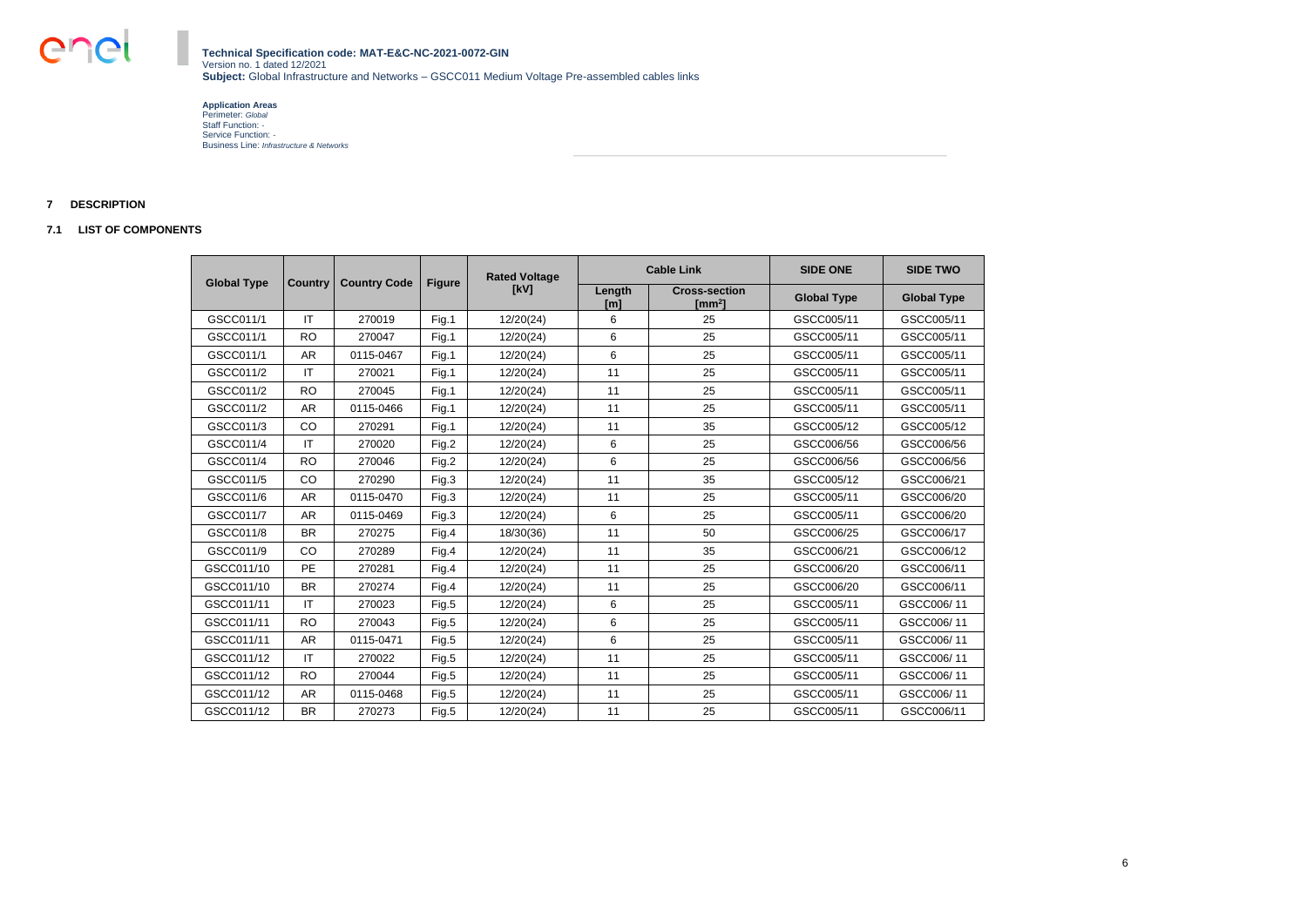en

#### **Technical Specification code: MAT-E&C-NC-2021-0072-GIN** Version no. 1 dated 12/2021 **Subject:** Global Infrastructure and Networks – GSCC011 Medium Voltage Pre-assembled cables links

#### **Application Areas**

Perimeter: *Global* Staff Function: *-* Service Function: *-* Business Line: *Infrastructure & Networks*

|                    |                |                     |               | <b>Rated Voltage</b> |                | <b>Cable Link</b>                          | <b>SIDE ONE</b>    | <b>SIDE TWO</b>    |
|--------------------|----------------|---------------------|---------------|----------------------|----------------|--------------------------------------------|--------------------|--------------------|
| <b>Global Type</b> | <b>Country</b> | <b>Country Code</b> | <b>Figure</b> | [kV]                 | Length<br>[m]  | <b>Cross-section</b><br>[mm <sup>2</sup> ] | <b>Global Type</b> | <b>Global Type</b> |
| GSCC011/13         | CO             | 270288              | Fig.5         | 12/20(24)            | 11             | 35                                         | GSCC005/12         | GSCC006/12         |
| GSCC011/14         | <b>BR</b>      | 270272              | Fig.5         | 18/30(36)            | 11             | 50 <sub>2</sub>                            | GSCC005/29         | GSCC006/17         |
| GSCC011/15         | IT             | 270026              | Fig.6         | 12/20(24)            | 6              | 25                                         | GSCC005/11         | GSCC006/56         |
| GSCC011/15         | <b>RO</b>      | 270040              | Fig.6         | 12/20(24)            | 6              | 25                                         | GSCC005/11         | GSCC006/56         |
| GSCC011/16         | IT             | 270025              | Fig.6         | 12/20(24)            | 11             | 25                                         | GSCC005/11         | GSCC006/56         |
| GSCC011/16         | <b>RO</b>      | 270041              | Fig.6         | 12/20(24)            | 11             | 25                                         | GSCC005/11         | GSCC006/56         |
| GSCC011/17         | IT             | 270024              | Fig.7         | 12/20(24)            | 6              | 25                                         | GSCC006/56         | GSCC006/11         |
| GSCC011/17         | <b>RO</b>      | 270042              | Fig.7         | 12/20(24)            | 6              | 25                                         | GSCC006/56         | GSCC006/11         |
| GSCC011/18         | <b>CL</b>      | 270295              | Fig.8         | 12/20(24)            | $\overline{7}$ | 25                                         | GSCC006/11         | GSCC006/11         |
| GSCC011/18         | <b>BR</b>      | 270271              | Fig.8         | 12/20(24)            | $\overline{7}$ | 25                                         | GSCC006/11         | GSCC006/11         |
| GSCC011/18         | <b>PE</b>      | 270278              | Fig.8         | 12/20(24)            | $\overline{7}$ | 25                                         | GSCC006/11         | GSCC006/11         |
| GSCC011/19         | <b>BR</b>      | 270270              | Fig.8         | 18/30(36)            | $\overline{7}$ | 50                                         | GSCC006/17         | GSCC006/17         |
| GSCC011/19         | <b>CL</b>      | 270294              | Fig.8         | 18/30(36)            | $\overline{7}$ | 50                                         | GSCC006/17         | GSCC006/17         |
| GSCC011/20         | CO             | 270287              | Fig.8         | 12/20(24)            | 11             | 35                                         | GSCC006/12         | GSCC006/12         |
| GSCC011/21         | PE             | 270282              | Fig.8         | 12/20(24)            | 11             | 25                                         | GSCC006/11         | GSCC006/11         |
| GSCC011/22         | ES             | 200010              | Fig.8         | 12/20(24)            | 8              | 50                                         | GSCC006/12         | GSCC006/12         |
| GSCC011/23         | ES             | 200011              | Fig.8         | 18/30(36)            | 8              | 50                                         | GSCC006/17         | GSCC006/17         |

**Table 3 – Pre-assembled cables links Global Types**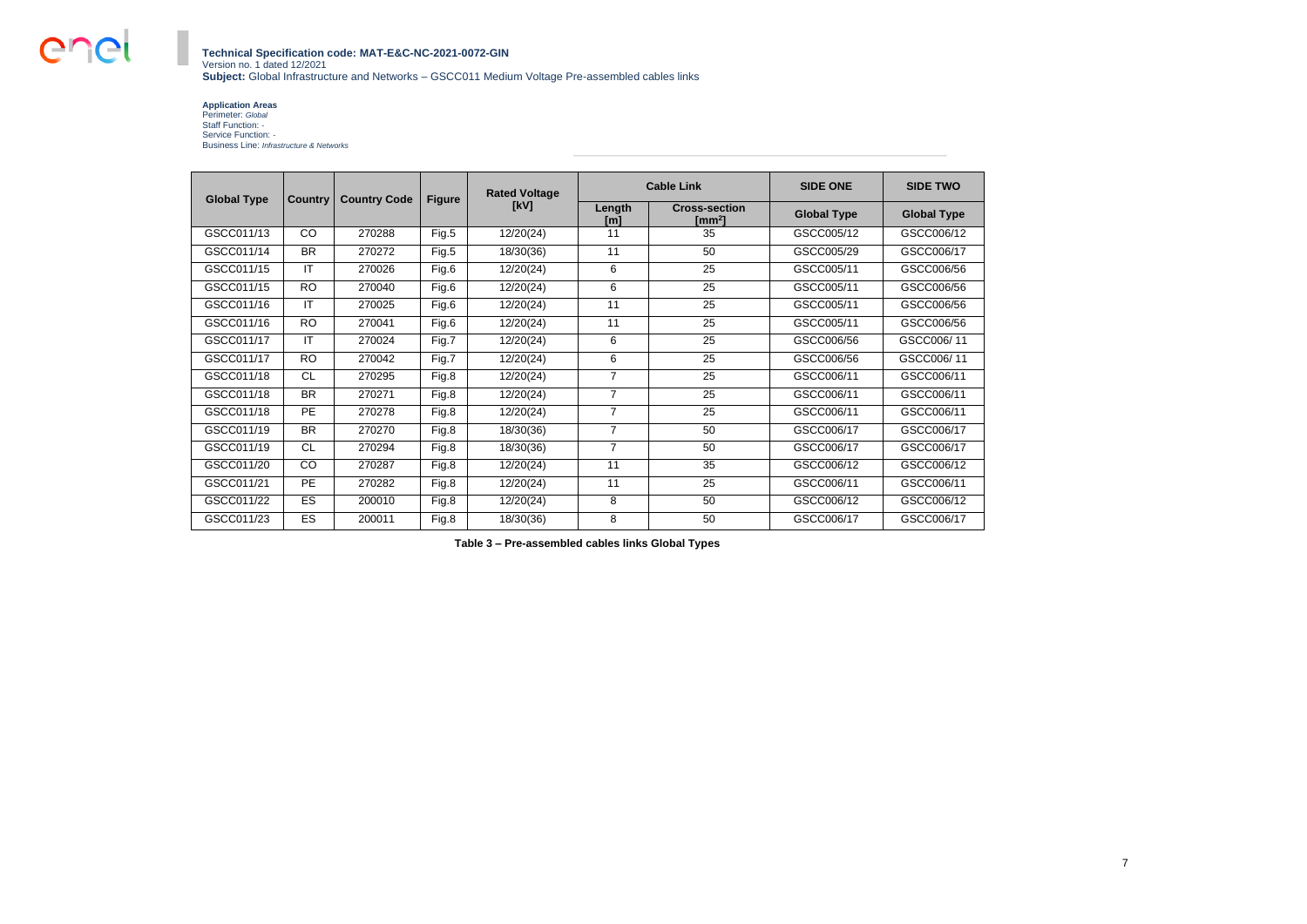

**Application Areas** Perimeter: *Global* Staff Function: *-* Service Function: *-* Business Line: *Infrastructure & Networks*

### <span id="page-7-0"></span>**7.2 SERVICE CONDITIONS**

### <span id="page-7-1"></span>**7.2.1 General service conditions**

• IEC 60721-2-1.

#### <span id="page-7-2"></span>**7.2.2 Specific service conditions**

Colombia (Enel Codensa): the reference altitude is 2.700 m.

#### <span id="page-7-3"></span>**7.3 TECHNICAL CHARACTERISTICS**

The Pre-assembled connection cables are made by a piece of cable (connection cable) and two terminations.

#### <span id="page-7-4"></span>**7.3.1 MV Single-core Cable**

Design and manufacturing of the cables shall be according with IEC 60502-2 with the characteristics indicated below.

| <b>Rated Voltage [kV]</b>                                   | 12/20(24)                                                | 18/30(36)                                                |  |  |
|-------------------------------------------------------------|----------------------------------------------------------|----------------------------------------------------------|--|--|
| <b>Conductor Material</b>                                   | Copper                                                   | Aluminium                                                |  |  |
| <b>Conductor cross-section</b>                              | 25 mm2 *                                                 | 50 mm2                                                   |  |  |
| <b>Conductor screen</b>                                     | <b>Black semi-conductive</b><br>thermosetting compound   | Black semi-conductive<br>thermosetting compound          |  |  |
| <b>Insulation</b>                                           | <b>HEPR</b>                                              | <b>HEPR</b>                                              |  |  |
| <b>Insulation thickness</b>                                 | 5,5 mm nom./ 4,9 mm min.                                 | 8 mm nom./7,1 mm min.                                    |  |  |
| <b>Insulation screen</b>                                    | Black layer of semi-conductive<br>thermosetting compound | Black layer of semi-conductive<br>thermosetting compound |  |  |
| <b>Longitudinal water-tightness</b>                         | Semi-conductive swelling tape                            | Semi-conductive swelling tape                            |  |  |
| <b>Earth screen</b>                                         | Continuous crown of annealed<br>copper wires             | Continuous crown of annealed<br>copper wires             |  |  |
| Earth screen cross-section                                  | 16                                                       | 16                                                       |  |  |
| P <sub>O</sub><br><b>Outer sheath</b>                       |                                                          | PO                                                       |  |  |
| <b>Outer sheath thickness</b><br>2,2                        |                                                          | 2,7                                                      |  |  |
| *Note: For Colombia conductor cross-section shall be 35 mm2 |                                                          |                                                          |  |  |

### **Table 4 – Medium Voltage cables characteristics**

For **Spain**, design and manufacturing of the cables shall be according with UNE-HD 620 9-E, particularly:

- HEPRZ1 12/20 kV 1X50 K Al+H16
- HEPRZ1 18/30 kV 1X50 K Al+H16

With insulation thickness defined in the following table:

| <b>Rated Voltage [kV]</b>   | 2/20(24)                 | 18/30(36)                       |
|-----------------------------|--------------------------|---------------------------------|
| <b>Insulation thickness</b> | 5,5 mm nom./ 4,9 mm min. | $8 \text{ mm}$ nom./7.1 mm min. |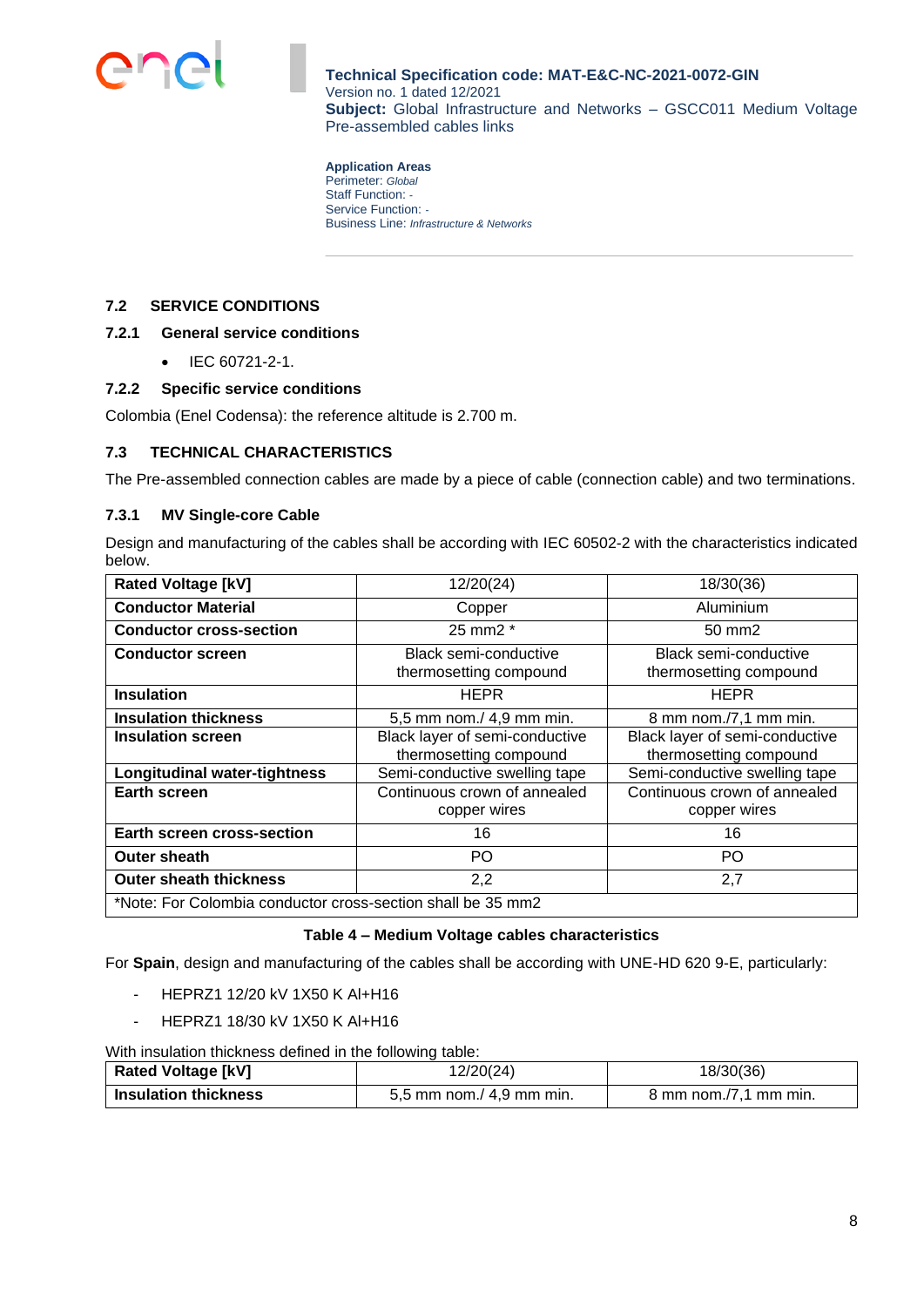

**Application Areas** Perimeter: *Global* Staff Function: *-* Service Function: *-* Business Line: *Infrastructure & Networks*

### <span id="page-8-0"></span>**7.3.2 Cable accessories**

Two types of cable accessories are pre-assembled: one on the transformer side and one on the MV switchgear side.

According to the different applications, the cable accessories could be:

- Cold shrink indoor terminations;
- Separable connectors (inner cone or outer cone, straight or elbow);

The cold shrink terminations shall compliance with GSCC005.

The separable connectors shall be compliance with GSCC006.

Depending on the combinations of transformer-side and switchboard-side terminations, 8 types of Preassembled connection cables are defined.

The connection with the cable shall be assembled in the factory by the Supplier according to cable accessories manufacturer instructions and in compliance respectively with GSCC005, GSCC006.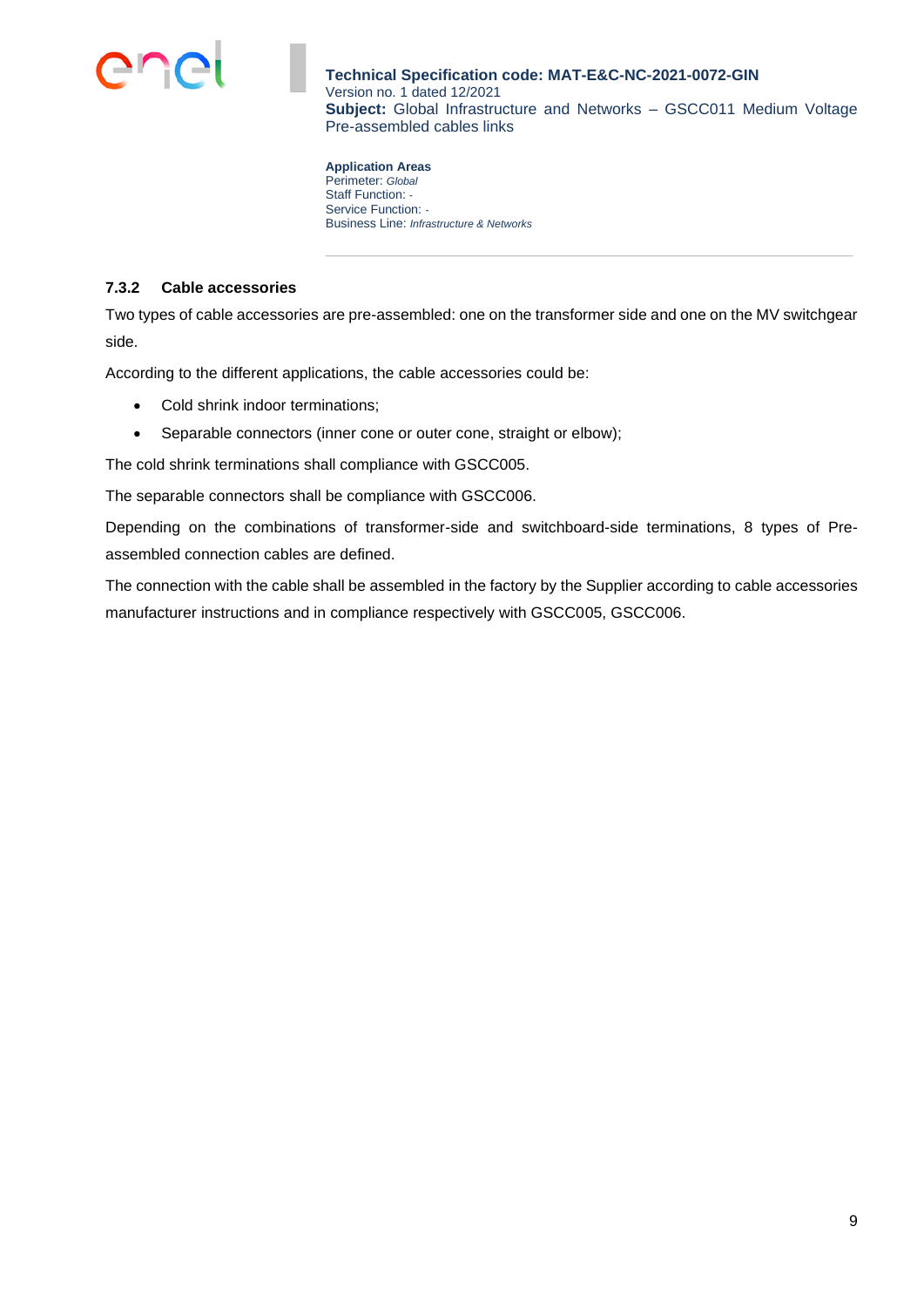

**Application Areas** Perimeter: *Global* Staff Function: *-* Service Function: *-* Business Line: *Infrastructure & Networks*

# <span id="page-9-0"></span>**7.4 TYPE OF PRE-ASSEMBLED CONNECTION CABLES**

The specific connections are shown below. The drawing is just indicative of binding quoted dimensions.















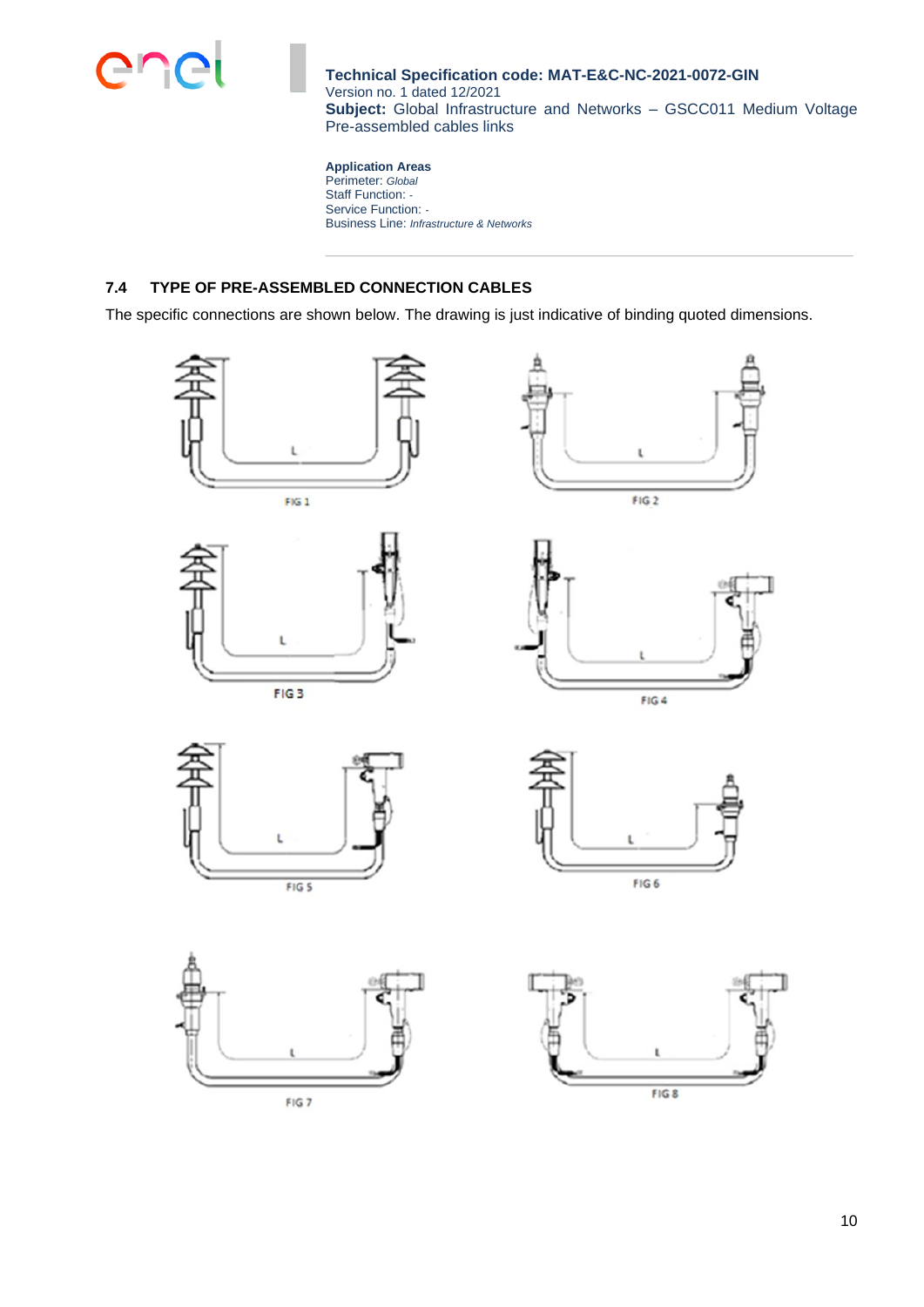

**Application Areas** Perimeter: *Global* Staff Function: *-* Service Function: *-* Business Line: *Infrastructure & Networks*

### <span id="page-10-0"></span>**7.5 TESTING**

### <span id="page-10-1"></span>**7.5.1 Acceptance test**

The acceptance tests shall be carried out considering the following items:

| $N^{\circ}$ | Tests                                | <b>Notes</b>                                               |
|-------------|--------------------------------------|------------------------------------------------------------|
|             |                                      | Check the correspondence of the: material used to          |
| 1           | Visual and dimensional inspection    | assemble the cables links, packaging and bar code with the |
|             |                                      | approved prototype                                         |
| 2           |                                      | Insulation at 24 kV: 30 kV for 5 min                       |
|             | Voltage test at industrial frequency | Insulation at 36 kV: 45 kV for 5 min                       |
| 3           |                                      | Insulation at 24 kV: 20 kV max 10 pC.                      |
|             | Measurement of partial discharges    | Insulation at 36 kV: 30 kV max 10 pC                       |

#### **Table 5**

The samples to be tested shall be chosen from the entire lot, even if composed of different Material Codes. Acceptance tests shall be performed applying the UNI ISO 2859-1 Ed5-2007 standard according to the following criteria: Single sampling plans for normal inspection (Tab 2-A), General inspection level – LEVEL II (Tab. 1), Acceptance Quality Limit – AQL 1% (Tab 2-A) as show in the table below.

| <b>From</b> | To    | <b>Sample</b> | Acceptance* | Rejection* |
|-------------|-------|---------------|-------------|------------|
| 0           | 13    | 100%          |             |            |
| 14          | 150   | 13            |             |            |
| 151         | 500   | 50            | 0           |            |
| 501         | 1200  | 80            | ი           |            |
| 1201        | 3200  | 125           |             |            |
| 3201        | 10000 | 200           |             |            |

#### **Table 6**

\* The Acceptance and Rejection values are referred to the number of non-conformities detected during the tests necessary to accept or reject the whole lot.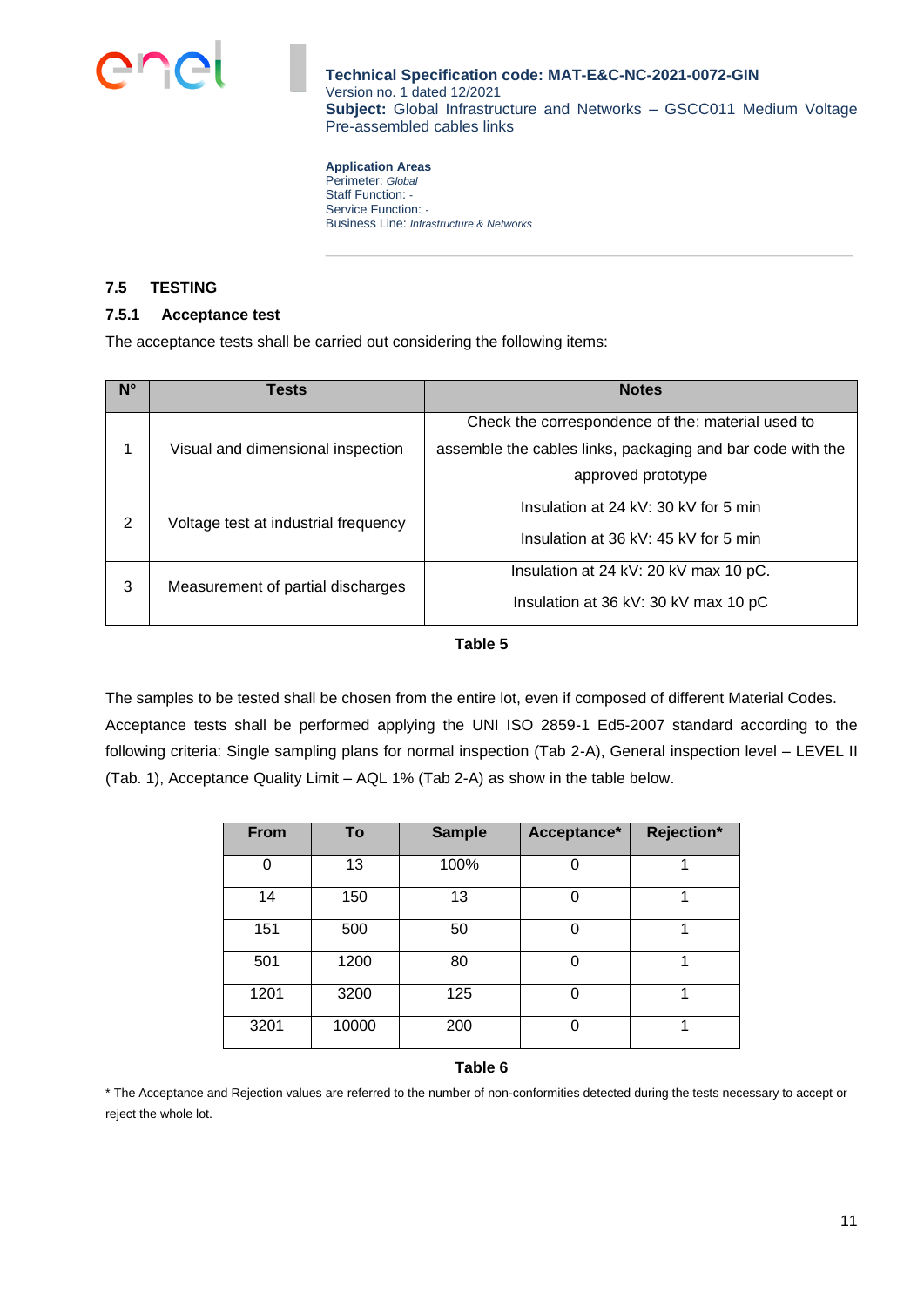

**Application Areas** Perimeter: *Global* Staff Function: *-* Service Function: *-* Business Line: *Infrastructure & Networks*

## <span id="page-11-0"></span>**7.5.2 Acceptance test repeated in the presence of an Enel inspector or appointed person**

The acceptance tests shall be repeated in the same way described in section 7.5.1. but with the quantities indicated in the table below (50% of Required Sampling):

| <b>From</b> | To    | <b>Sample</b> | Acceptance* | Rejection* |
|-------------|-------|---------------|-------------|------------|
| $\Omega$    | 13    | 50%           |             |            |
| 14          | 150   | 6             |             |            |
| 151         | 500   | 25            |             |            |
| 501         | 1200  | 40            |             |            |
| 1201        | 3200  | 62            |             |            |
| 3201        | 10000 | 100           | 0           |            |

**Table 7**

\* The **Acceptance** and **Rejection** values are referred to the number of non-conformities detected during the tests necessary to accept or reject the whole lot.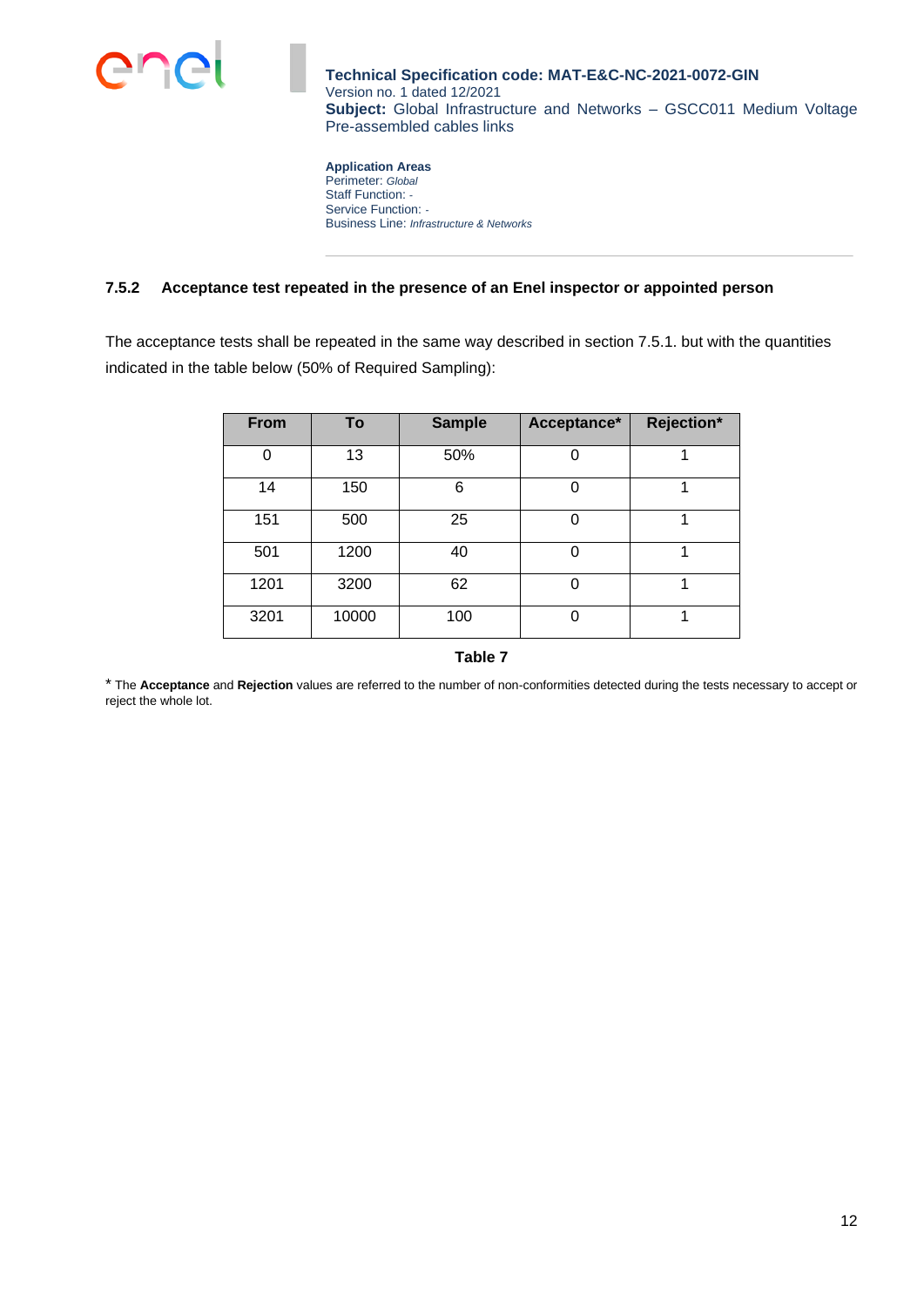

**Application Areas** Perimeter: *Global* Staff Function: *-* Service Function: *-* Business Line: *Infrastructure & Networks*

# <span id="page-12-0"></span>**7.6 TECHNICAL CONFORMITY ASSESSMENT (TCA)**

The TCA shall be carried out in accordance to GSCG002 REV 03.

In order to finalize the TCA of this component, it is necessary that cold shrink terminations and Separable connectors have approved TCA.

About cable, it is necessary a Certificate of conformity ISO17065 attesting the conformity of the cable with the specifications considered (IEC 60502-2 or UNE-HD 620 9-E for Spain).

For Colombia, RETIE certification shall be also provided according to local regulation.

# <span id="page-12-1"></span>**7.7 WARRANTY**

Requirement of warranty will be indicated in the request for bids, indicating periods and standards, although any material will be warrantied 24 months as a minimum

# <span id="page-12-2"></span>**7.8 CONDITIONS OF SUPPLY**

The supplier shall provide appropriate instructions, documentation showing tests and the user manual to give information about transport conditions, storage and installation.

The documents shall be in the local language of the destination country.

All the documentation delivered will be checked by ENEL, which will certify its compliance with the technical specifications.

Pre-assembled connections shall be supplied in individual packages which shall be marked with the following information:

- Material code assigned by the Distribution Companies of Enel Group;
- Name of the manufacturer;
- Year and month of packaging;
- Type of cable accessories;
- Type of cables for which the accessory is intended, cross-section and conductor material allowed;
- Progressive identification number assigned by the manufacturer (or serial number);
- Barcode (only for E-distribuzione and Endesa Distribucion);
- Production batch number;
- Rated voltage Uo/U (Um) in kV;

The connection cable and the connectors shall be adequately protected (e.g. by a plastic mesh).

Packages shall be in compliance with DM 2016 003.

For E-distribuzione, packages shall meet the requirements of the packaging in compliance with GUI 101 specifications.